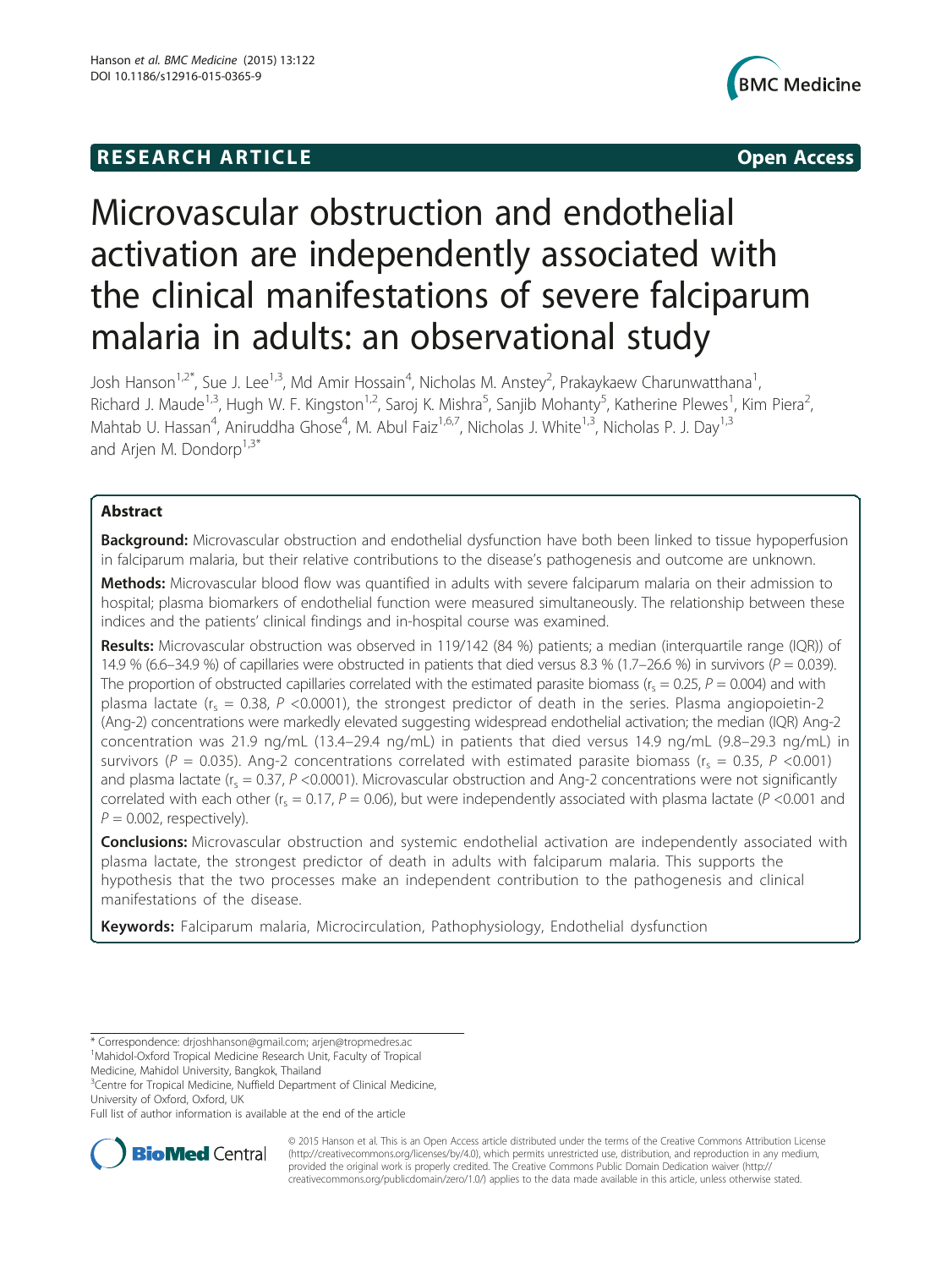## Background

In 1892, five years before Ross identified mosquitoes as the vector, Marchiafava and Bignami explored the clinical presentations and related pathology of malaria in their seminal monograph, On Summer-Autumnal Fevers [[1\]](#page-8-0). They observed that only Plasmodium falciparum caused 'malignant malaria' and presented a post-mortem series that identified the sequestration of parasitized red blood cells (pRBCs) in the microcirculation as the pathological signature of the disease. They highlighted the relationship between the extent of this sequestration and the patients' clinical course, hypothesizing that the resulting microvascular obstruction was responsible for many of falciparum malaria's distinctive clinical manifestations [\[1](#page-8-0)]. In the subsequent 120 years, postmortem series have validated their findings, confirming microvascular obstruction's central role in the disease's pathogenesis [[2](#page-8-0)–[5](#page-9-0)].

More recently the potential pathological contributions of systemic endothelial activation and dysfunction have been recognized [\[6](#page-9-0), [7\]](#page-9-0). These processes result, in part, from reduced nitric oxide bioavailability and may further impair microvascular blood flow [[8](#page-9-0)]. Plasma concentrations of a key autocrine mediator of endothelial activation, angiopoietin-2 (Ang-2), correlate with later death in falciparum malaria in both adults [\[7](#page-9-0), [9](#page-9-0)] and children [[10\]](#page-9-0). Endothelial activation potentiates sequestration through the upregulation of endothelial ligands [[5](#page-9-0)]; however, endothelial activation occurs in both mild and severe falciparum malaria [[11](#page-9-0)] and in many other infectious and non-infectious conditions [\[12](#page-9-0), [13](#page-9-0)]. And while endothelial activation in severe malaria is associated with death independent of total parasite biomass [[7](#page-9-0)], its association with disease severity and mortality independent of direct measures of microvascular obstruction has never been evaluated.

This study explored the relationship between microvascular obstruction (assessed directly with orthogonal polarization spectral (OPS) imaging) and endothelial activation and function (quantified with plasma biomarkers) in adults with severe falciparum malaria to determine their association with the disease's clinical manifestations and outcome.

## Methods

Clinical, laboratory and OPS imaging data were gathered prospectively from three groups of adult patients enrolled in studies of severe falciparum malaria between April 2003 and August 2011. OPS imaging data from the first two groups have been presented previously: the first group ( $n = 43$ ) comprised patients enrolled in a study of OPS imaging in falciparum malaria [\[14](#page-9-0)] and the second group ( $n = 26$ ) comprised patients enrolled in a study assessing the fluid management of patients with severe falciparum malaria [\[15](#page-9-0)]. The third group  $(n = 91)$ comprised patients enrolled in studies examining adjunctive therapies in falciparum malaria and pathophysiology [[16, 17\]](#page-9-0). Their OPS imaging data was analysed specifically for this series.

All patients were hospitalized at Chittagong Medical College Hospital, Bangladesh or Ispat General Hospital, Rourkela, India. Malaria transmission is seasonal at both sites. Falciparum malaria was diagnosed if asexual forms of P. falciparum were present on a blood film. When expert microscopy was not available immediately, patients were enrolled if an immunochromatographic rapid diagnostic test (Paracheck Pf, Orchid Biomedical Systems, Goa, India) was positive, and P. falciparum infection was confirmed later by microscopy of a simultaneously collected blood slide.

All patients satisfied a strict definition of severe falciparum malaria. Patients had at least one of the following modified World Health Organization (WHO) criteria: cerebral malaria (Glasgow Coma Scale (GCS) <11); severe anaemia (haematocrit <20 % with a parasite count >100,000/mm<sup>3</sup>); renal failure (blood urea nitrogen >21.4 mmol/L or serum creatinine level >265 μmol/L); pulmonary oedema (oxygen saturation <90 % and bibasal crepitations); generalized convulsions; acidosis (venous bicarbonate <15 mmol/l); hyperparasitaemia (peripheral parasitaemia >10 %); hyperlactataemia (venous lactate >4 mmol/L); jaundice (bilirubin >42.8 mmol/L and a parasite count >100,000/mm<sup>3</sup>); hypoglycaemia (glucose <2.2 mmol/L); and spontaneous bleeding or shock (systolic blood pressure <80 mmHg with cool extremities). Multi-organ dysfunction was defined as the presence of more than one of these criteria (excluding hyperparasitaemia), although in this definition coma and seizures were classified as one criterion, as were acidosis and hyperlactatemia; if data were missing, the patient was presumed not to satisfy that criterion. Patients were excluded if they were <13 years of age or if they had received parenteral antimalarial treatment for >24 h before enrolment.

On enrolment, a standardized history was taken, a physical examination performed and venous blood collected. Nine patients in the first group were treated with intravenous quinine but all the remaining patients received intravenous artesunate. Patients received standard supportive care as per contemporary WHO treatment guidelines [[18](#page-9-0)–[20](#page-9-0)], although the availability of supportive therapies including mechanical ventilation and renal replacement therapy (RRT) was limited, particularly in the earlier study years.

The absolute peripheral parasite count (parasites/ $\mu$ l) was calculated on admission from the thin blood film using the formula: parasite count/1,000 RBC  $\times$  125.6  $\times$ haematocrit (%) or from the thick film using the formula: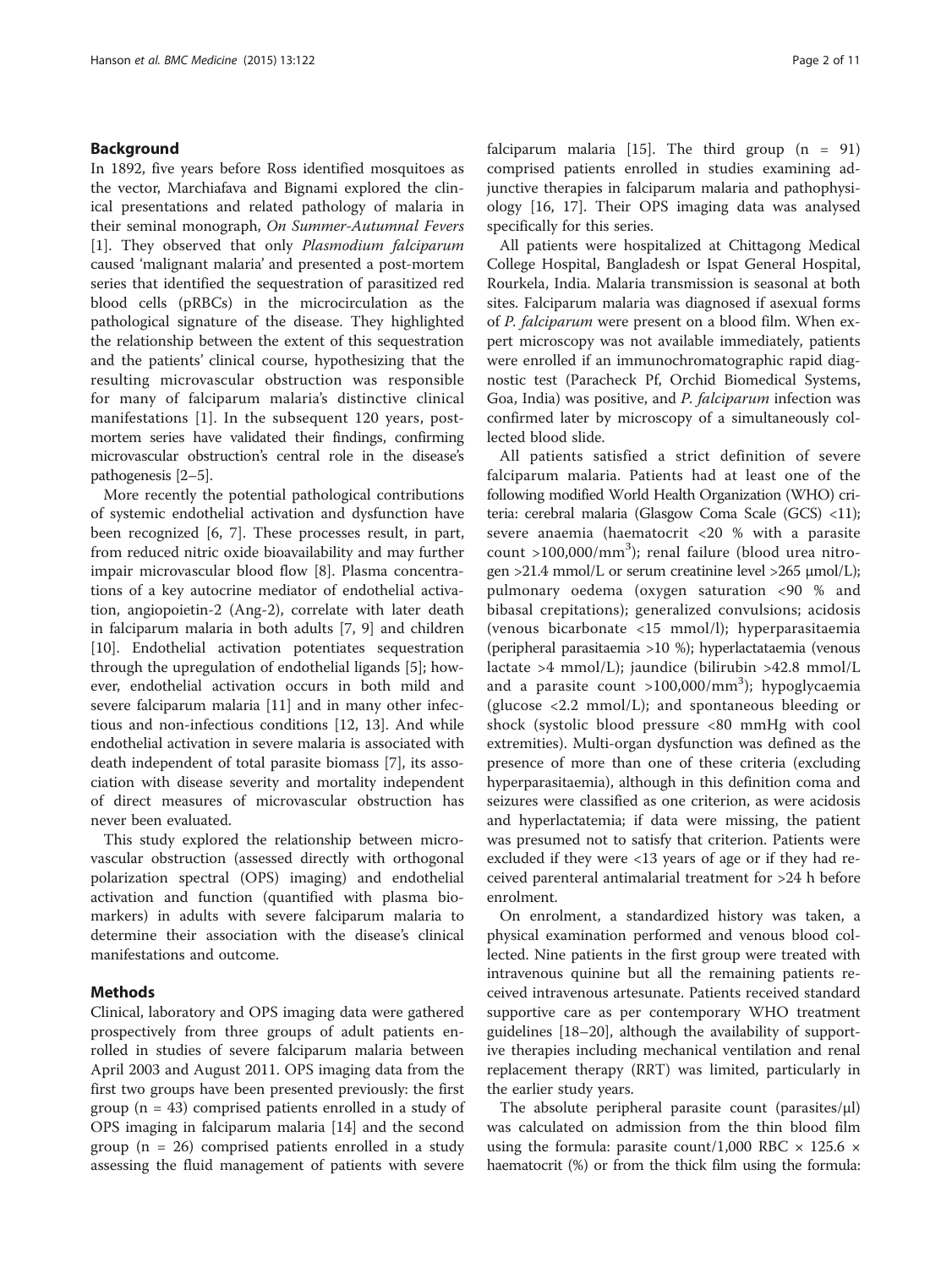parasite count/200 white blood cells  $\times$  40. Laboratory indices were measured at field sites using a portable handheld analyser (i-Stat®, Abbott, Princeton, NJ, USA). For other indices plasma samples were processed and stored at −80 °C for further analysis in Bangkok, Thailand and Darwin, Australia. Plasma Plasmodium falciparum histidine-rich protein 2 (PfHRP2) was measured using ELISA (Cellabs, Sydney, New South Wales, Australia), according to the manufacturer's instructions with minor modifications as described previously [\[21](#page-9-0)]. Ang-2 and vascular endothelial growth factor (VEGF) were also measured using ELISA (R&D Systems, Minneapolis, MN, USA). L-arginine, the substrate for endothelial cell NO synthase, and asymmetric dimethylarginine (ADMA), an endogenous inhibitor of NO synthase, were measured using high performance liquid chromatography as described previously [\[22](#page-9-0)]. As there are no published reference ranges for these measures of endothelial function in the normal Bangladeshi population, samples were collected - and a reference range determined - from 45 healthy volunteers. It was not possible to export Indian plasma and so the 15 Indian patients did not have their Ang-2, L-arginine, VEGF or ADMA measured.

#### OPS recording and analysis

Video recordings of the microcirculation in the rectal mucosa were collected at the time of study enrolment, with an OPS device (either Cytoscan® from Cytometrics, Heathpark, Honiton, Devon, UK or Microscan® from Microvision Medical, Amsterdam, The Netherlands), which was applied gently to prevent pressure artefact. The video recordings were imported into Final Cut Pro (version 3.0.2, Apple, Cupertino, CA, USA), and were analysed using image analysis software (OpenLab 3.1.5, Improvision, Waltham, MA, USA). Separate recordings of at least 10 seconds were collected at three different sites on the rectal mucosa of all patients. Blood flow was measured by tracing the movement of individual erythrocytes over time; only erythrocytes that could be tracked over three successive frames were assessed. Obstructed microvascular blood flow was defined as a blood flow velocity <100 μm/s. Assessment was performed on three occasions: two reviewers (JH and PC) separately analysed the recordings from the first group blinded to patient details and outcome in 2006. In this group of patients a mean of 50 (95 % confidence interval (CI) 37–62) capillaries were assessed. In 2009 the recordings from the second group were analysed by the clinician (JH) who had managed the patients a year previously (although patients were identified only by a patient code and the results were validated by blinded reviewers (RJM and HK) [[15](#page-9-0)]). In 2013 the third group was analysed by a single reviewer (JH) blinded to patient

details and outcome. In the second and third group of patients the blood flow in 60 capillaries was assessed in all patients.

#### **Statistics**

Data were collected and analysed using statistical software (Stata version 10, StataCorp, College Station, TX, USA). Associations between continuous variables were examined using Spearman's rank correlation coefficient. Groups were compared using the Kruskal-Wallis test, the chi-squared and Fisher's exact test. The strongest predictor of death was identified using backward stepwise estimation in a logistic regression model with random effects for study year. All risk factors that were significant in the univariate analysis at  $P < 0.05$  were included in the initial model (Table [1](#page-3-0)). Only variables that were significant at  $P < 0.05$  were retained in the final model.

Logistic regression models were used to quantify the odds of death with study and year fitted as a random effect to account for clustering and, in the case of the OPS imaging data, any unobserved heterogeneity due to inter-rater variability. An interaction term for plasma Ang-2 concentration and microvascular obstruction was created to determine whether their association with disease severity and death could be interpreted without effect modification.

## Ethics review

All of the studies from which data were analysed received prospective ethical approval from the Bangladeshi Medical Research Council, the institutional ethical board of Ispat General Hospital and the Oxford Tropical Medicine Research Ethical Committee. ISRCTN registration numbers: ISRCTN 27232551, ISRCTN 20156397 and ClinicalTrials.gov identifier NCT00692627. Family members provided written informed consent, via a local interpreter, before participants were enrolled into the studies.

## Results

## Patients

OPS imaging data were available for 160 patients (69 previously reported [[14, 15](#page-9-0)] and 91 new patients). Poor quality images precluded reliable assessment of 18 of the new patients' films (Fig. [1\)](#page-4-0), leaving a total of 142 patients' recordings for analysis (Table [1](#page-3-0)). Overall 47 (33 %) of these 142 patients died despite the prompt use of parenteral anti-malarial therapy and management by dedicated study clinicians. Patients presented late in the course of their illness: the median (interquartile range (IQR)) duration of symptoms was  $7(5-8)$  days by which stage most  $(n = 90 (63.4 %))$  had multi-organ dysfunction. Patients with multi-organ dysfunction on admission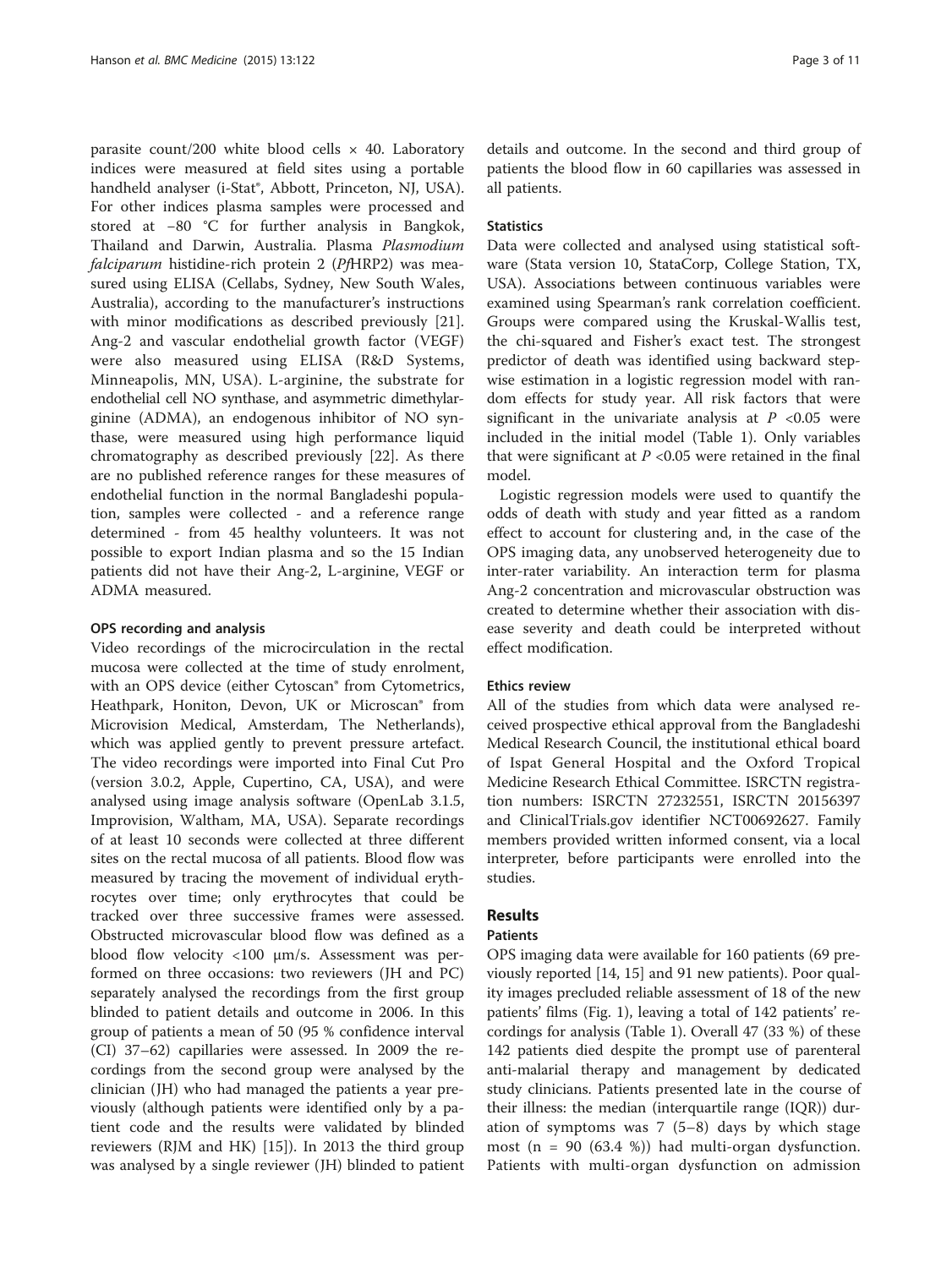<span id="page-3-0"></span>Table 1 Baseline characteristics of the patients and association with outcome

| Variable                                   | $\mathbb N$ | All $n = 142$           | Survivors $n = 95$      | Deaths $n = 47$         | p <sup>b</sup> |
|--------------------------------------------|-------------|-------------------------|-------------------------|-------------------------|----------------|
| Age (years)                                | 141         | $35(25-45)$             | $31(24-46)$             | $35(25-45)$             | 1.00           |
| Sex (% male)                               | 141         | 71 %                    | 74 %                    | 64 %                    | 0.24           |
| Glasgow Coma Score                         | 142         | $9(6-13)$               | $10(8-14)$              | $8(4-10)$               | < 0.001        |
| Mean arterial pressure (mmHg)              | 140         | 82 (72-93)              | 80 (72-90)              | $83(71-97)$             | 0.32           |
| Respiratory rate (breaths/min)             | 137         | $30(26-36)$             | $30(25 - 36)$           | $32(28 - 40)$           | 0.02           |
| Oxygen saturation (%)                      | 138         | 96 (94-97)              | 96 (94-97)              | 96 (93-97)              | 0.39           |
| Temperature (°C)                           | 142         | 38 (37.2 - 38.9)        | 37.9 (37.2-38.6)        | 38.2 (37.1-39.2)        | 0.25           |
| Heart rate (beats/min)                     | 138         | 109 (96-122)            | 107 (93-119)            | 117 (102-132)           | 0.02           |
| Plasma sodium (mmol/L)                     | 140         | 135 (132-139)           | 135 (132-139)           | 135 (132-140)           | 0.4            |
| Plasma potassium (mmol/L)                  | 139         | $4(3.6-4.5)$            | $3.9(3.6 - 4.4)$        | $4.2$ $(3.8-4.6)$       | 0.05           |
| Blood urea nitrogen (mmol/L)               | 141         | 14.3 (8.8-24.1)         | $12.9(8.2 - 22)$        | 17.9 (10.3-29.3)        | 0.02           |
| Plasma creatinine (µmol/L)                 | 140         | 136 (88-220)            | 122 (86-193)            | 150 (97-300)            | 0.16           |
| Plasma lactate (mmol/L)                    | 141         | $4.3(2.6-6.6)$          | $3.7(2.2-5.1)$          | $6.3(4.1-10)$           | < 0.001        |
| Base deficit (meg/L)                       | 140         | $8(3-12)$               | $6.5(2-10)$             | $12(5-17)$              | < 0.001        |
| White cell count (x 10 <sup>9</sup> /L)    | 104         | $8.5(6.1-10.9)$         | $8(5.4 - 10)$           | $10.9(7.2 - 11.5)$      | 0.002          |
| Haemoglobin (g/dL)                         | 139         | $9.6(7.8 - 11.3)$       | $9.3(8-11.2)$           | $10.2(7-12)$            | 0.64           |
| Platelet count $(x 10^9/L)$                | 107         | $36(21-66)$             | $43(24-87)$             | $27(15-41)$             | 0.02           |
| Microvascular obstruction (%) <sup>a</sup> | 142         | $11.9(3 - 26.7)$        | $8.3(1.7-26.6)$         | 14.9 (6.6-34.9)         | 0.039          |
| PfHRP2 (ng/mL)                             | 135         | 2,268 (960-4,789)       | 2,151 (881-4,261)       | 2,584 (1,075-5,946)     | 0.17           |
| Parasite count (parasites/uL)              | 134         | 67,133 (20,253-274,499) | 97,968 (11,681-310,546) | 60,288 (24,116-176,845) | 0.59           |
| Angiopoietin-2 (ng/mL)                     | 126         | 19.1 (10.8-29.1)        | 14.9 (9.8-29.3)         | 21.9 (13.4-29.4)        | 0.035          |
| L-arginine (µmol/L)                        | 126         | 59.6 (44.3-79.9)        | 59.6 (44.1-77.8)        | $60.1$ $(38.3 - 71.5)$  | 0.78           |
| ADMA (µmol/L)                              | 126         | $0.77(0.58 - 1.01)$     | $0.77(0.57-0.99)$       | $0.77(0.58 - 1.18)$     | 0.58           |
| L-arginine: ADMA ratio                     | 126         | 73.3 (59.8-90.6)        | 72.7 (62.7-89.6)        | 73.5 (58.6-90.7)        | 0.43           |
| VEGF (pg/mL)                               | 125         | $27.3(0-59.2)$          | 24.9 (0-54.7)           | 34.1.7 (0-64.9)         | 0.93           |
| Plasma glucose (mmol/L)                    | 137         | $6.6(5-9.2)$            | $6.8$ $(5.3-9.3)$       | $6.2$ (3.6-9.1)         | 0.07           |

All values represent the median (interquartile range) unless otherwise stated. <sup>a</sup>Determined using orthogonal polarization spectral imaging. The percentage of capillaries with a blood flow of <100 μm/s. <sup>b</sup>Statistical significance for a difference between survivors and non-survivors. ADMA: Asymmetric dimethylarginine; PfHRP2: Plasmodium falciparum histidine-rich protein 2; VEGF: Vascular endothelial growth factor

were more likely to die (39/90 (43 %)) than those with single organ involvement  $(8/52 \ (15 \ \%)$ ,  $P = 0.001$ ). Death also varied by study year (range  $8.3-60$  %,  $P = 0.02$ , degrees of freedom  $= 8$ ). The highest case fatality rates occurred in the first two study years (60 % and 52.3 %, respectively) when few patients had access to RRT and mechanical ventilation. In the ensuing years, when this support was more accessible, the median (IQR) case fatality rate was 27.9 % (12.8–36.1). However, using a stepwise model, admission plasma lactate was identified as the strongest predictor of death (adjusted odds ratio (AOR): 1.39, 95 % CI 1.15–1.68). When controlled for disease severity (plasma lactate on admission), the association between death and multi-organ involvement and death and study year was no longer significant ( $P = 0.07$  and  $P = 0.06$ , respectively).

#### Microcirculation

On admission, 119/142 (84 %) patients had obstructed microvascular flow visualized with OPS imaging. The median (IQR) percentage of obstructed capillaries was greater in the patients who died (14.9 % (6.6–34.9)) than in survivors  $(8.3 \% (1.7–26.6))$   $(P = 0.039)$  (Fig. [2](#page-4-0)). The relationship remained significant when controlled for inter-rater variability (AOR: 1.03, 95 % CI 1.00–1.05,  $P = 0.026$ ) and study year (AOR: 1.03, 95 % CI 1.00– 1.05,  $P = 0.027$ ).

There was a higher proportion of obstructed capillaries in patients with a significantly elevated plasma lactate  $(\geq 4 \text{ mmol/L}, \text{ the WHO cut-off for elevated lactate})$  $(P = 0.0001)$  (Fig. [3](#page-5-0)), in patients with multi-organ dysfunction ( $P = 0.002$ ) (Fig. [4](#page-5-0)) and in patients with acute kidney injury ((AKI), plasma creatinine  $\geq$ 176  $\mu$ mol/L)  $(P = 0.006)$  (Fig. [5](#page-6-0)). The percentage of obstructed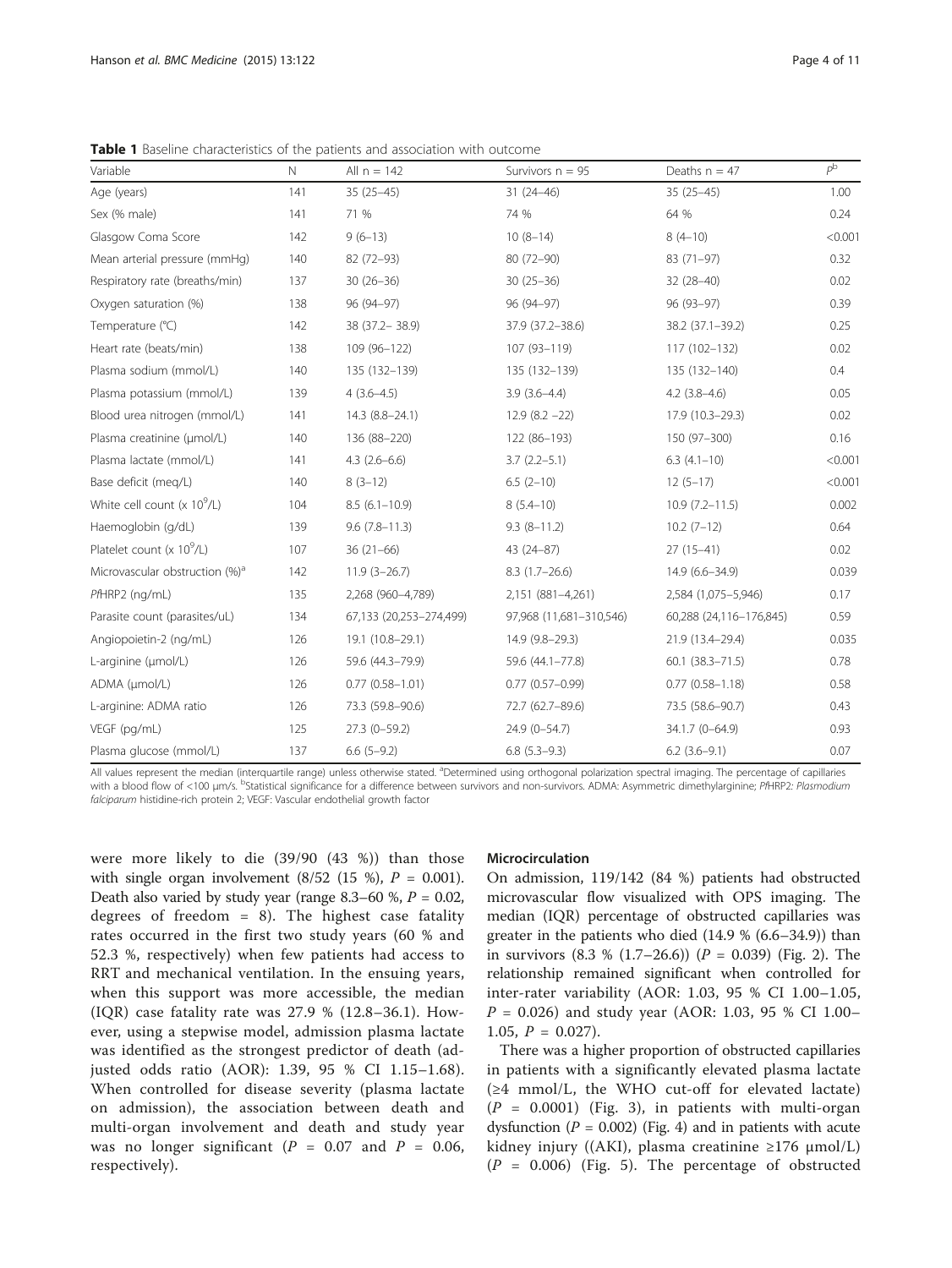<span id="page-4-0"></span>

capillaries on admission correlated with the estimated parasite biomass ( $r_s = 0.25$ ,  $P = 0.004$ ), and more weakly with peripheral parasite count  $(r_s = 0.19, P = 0.027)$ . There was no significant relationship between the rectal OPS findings and the presence of coma (GCS <11)  $(P = 0.14)$  (Fig. [6](#page-6-0)). There was no statistically significant association between microvascular obstruction and plasma Ang-2 concentrations ( $r_s = 0.17$ ,  $P =$ 0.057), or any of the other markers of endothelial function.

## Markers of endothelial activation and dysfunction

There was marked derangement of all the measures of endothelial activation and function on admission. Plasma Ang-2 concentrations were higher in the patients with severe malaria (median (IQR) 19.1 (10.8–29.1) ng/mL) than in healthy controls (median (IQR) 1.6 (1.4–2.3) ng/mL)  $(P = 0.0001)$ . Admission plasma Ang-2 concentrations were significantly greater in patients who died (median (IQR) 21.9 (13.4–29.4) ng/mL) than in survivors (median  $(IQR)$  14.9  $(9.8-29.3)$  ng/mL)  $(P = 0.035)$  and were

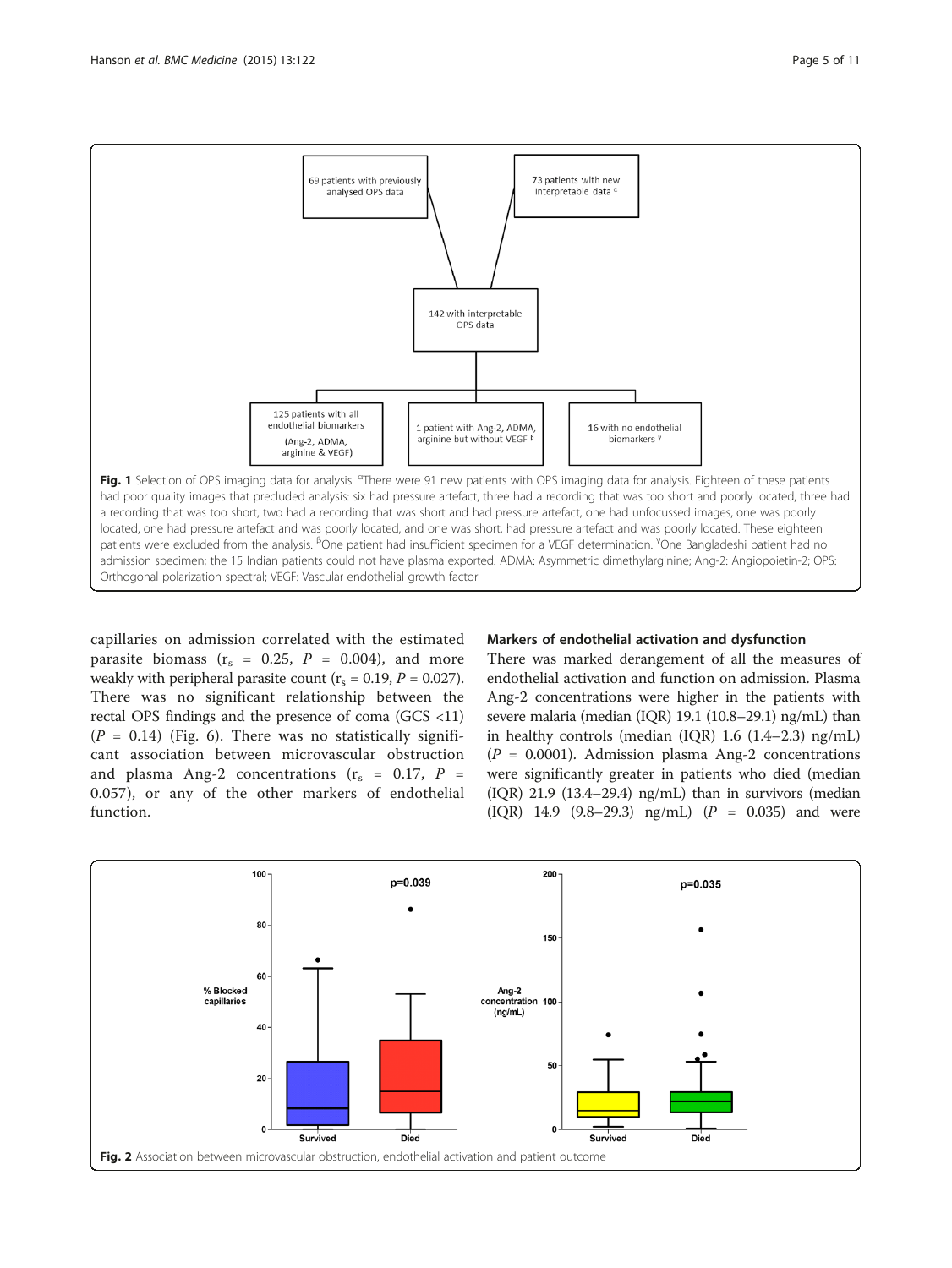<span id="page-5-0"></span>

correlated with the presence of an elevated plasma lactate  $(P = 0.001)$  (Fig. 3), multi-organ dysfunction  $(P = 0.004)$ (Fig. 4), AKI ( $P = 0.0001$ ) (Fig. [5](#page-6-0)) and estimated parasite biomass ( $r_s = 0.35$ ,  $P < 0.001$ ). Admission plasma Ang-2 concentrations were significantly lower in the patients with coma on admission than in the non-comatose patients  $(P = 0.002)$  (Fig. [6\)](#page-6-0).

Admission plasma ADMA concentrations were elevated in the majority of patients (median (IQR) 0.75 (0.59–1.03) μmol/L versus 0.55 (0.49–0.59) μmol/L in healthy controls  $(P = 0.0001)$ , and correlated with Ang-2 ( $r_s$  = 0.41, *P* <0.001) and plasma lactate ( $r_s$  = 0.22,  $P = 0.01$ , but not death ( $P = 0.31$ ). Plasma L-arginine concentrations were decreased on admission in the majority of patients (median (IQR) 59.6 (44.3–79.9) pg/mL in patients versus 141 (116.6–161.6) pg/mL in healthy controls

 $(P = 0.0001)$ ), and correlated with Ang-2 ( $r_s = 0.31$ ,  $P$  <0.001) and plasma lactate ( $r_s = 0.29$ ,  $P = 0.001$ ), but not death ( $P = 0.56$ ). Median admission plasma VEGF concentrations were generally decreased (median (IQR) 27.3 (0–59.2) pg/mL versus 79.2 (44.0–114.0) pg/mL in healthy controls  $(P = 0.001)$ ), and were inversely correlated with Ang-2 ( $r_s = -0.37$ ,  $P < 0.001$ ), parasite biomass  $(r_s = -0.31, P < 0.001)$  and plasma lactate  $(r_s = -0.41,$  $P$  <0.001). However, after controlling for parasite biomass, the relationship between VEGF and plasma lactate was no longer significant. There was no association between plasma VEGF and death  $(P = 0.93)$ .

## Multivariable regression analysis

When combined in a logistic regression model with random effects for study year and inter-rater variability, a

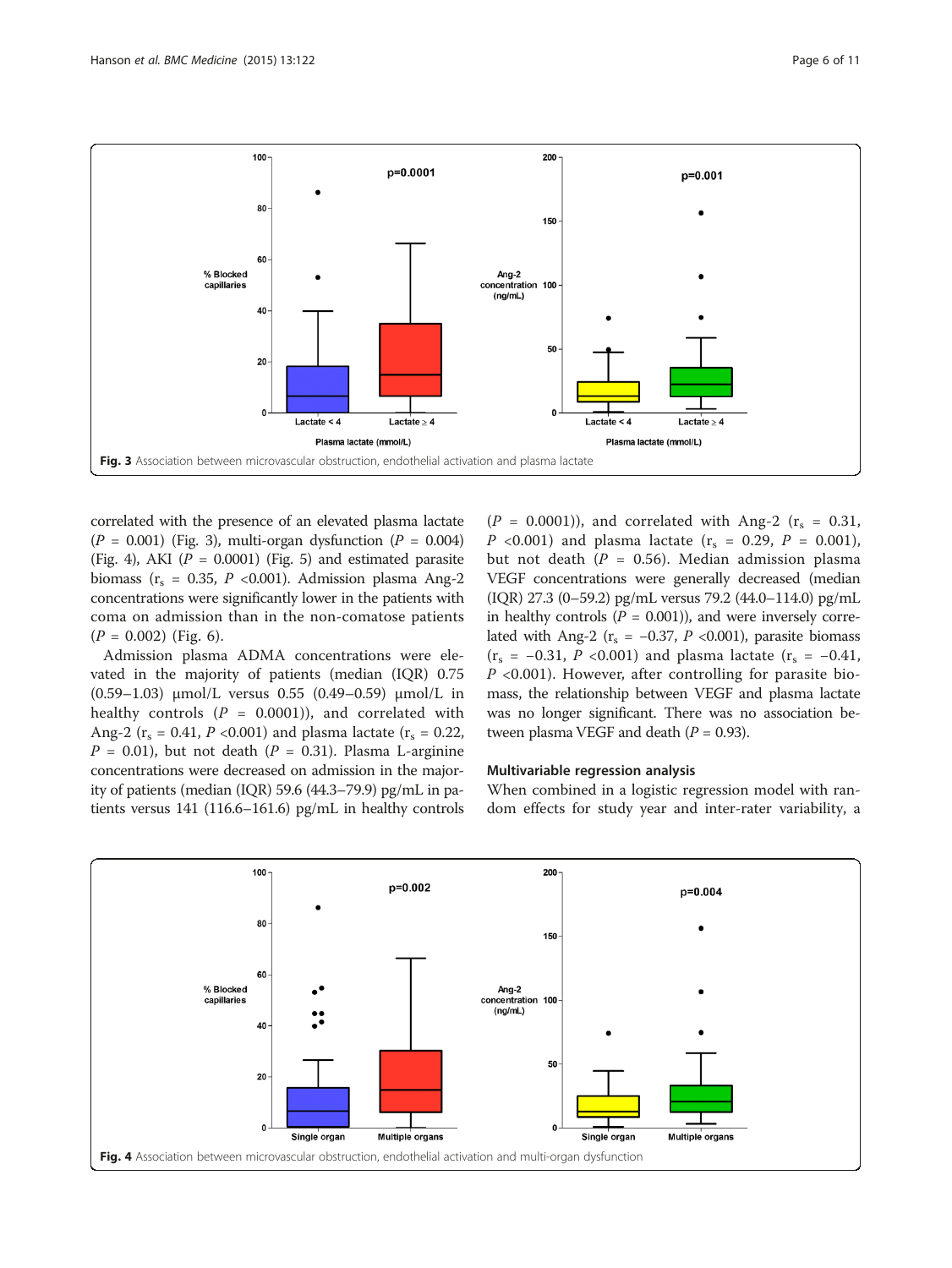<span id="page-6-0"></span>

statistically significant independent association between microvascular obstruction, Ang-2 concentration and death could not be demonstrated  $(P = 0.06$  for both, n = 126). The inclusion of an interaction term for microvascular obstruction and plasma Ang-2 concentrations was not significant ( $P = 0.88$ ) and did not improve the model fit.

In a linear regression model with plasma lactate as the dependent variable, both microvascular obstruction and plasma Ang-2 concentrations were significant independent risk factors for increased plasma lactate (both  $P \le 0.001$ ). In a model (n = 109) controlling for other factors that influence end organ perfusion, microvascular obstruction  $(P \le 0.001)$  and plasma Ang-2 concentration ( $P = 0.002$ ) had a stronger correlation with plasma lactate than did estimated parasite biomass ( $P = 0.01$ ), haemoglobin ( $P = 0.05$ ), arterial oxygen saturation ( $P = 0.08$ ), age ( $P = 0.09$ ) or mean arterial blood pressure  $(P = 0.58)$ .

## **Discussion**

This detailed clinical study provides further support for the belief that microvascular obstruction plays a fundamental role in the pathogenesis of severe falciparum malaria. Previous studies of patients with malaria have linked the degree of microvascular obstruction to disease severity [\[14, 15](#page-9-0)], but this larger series was also able to establish an association with the patients' subsequent death; the demonstration of an in vivo association between microvascular obstruction and the presence of

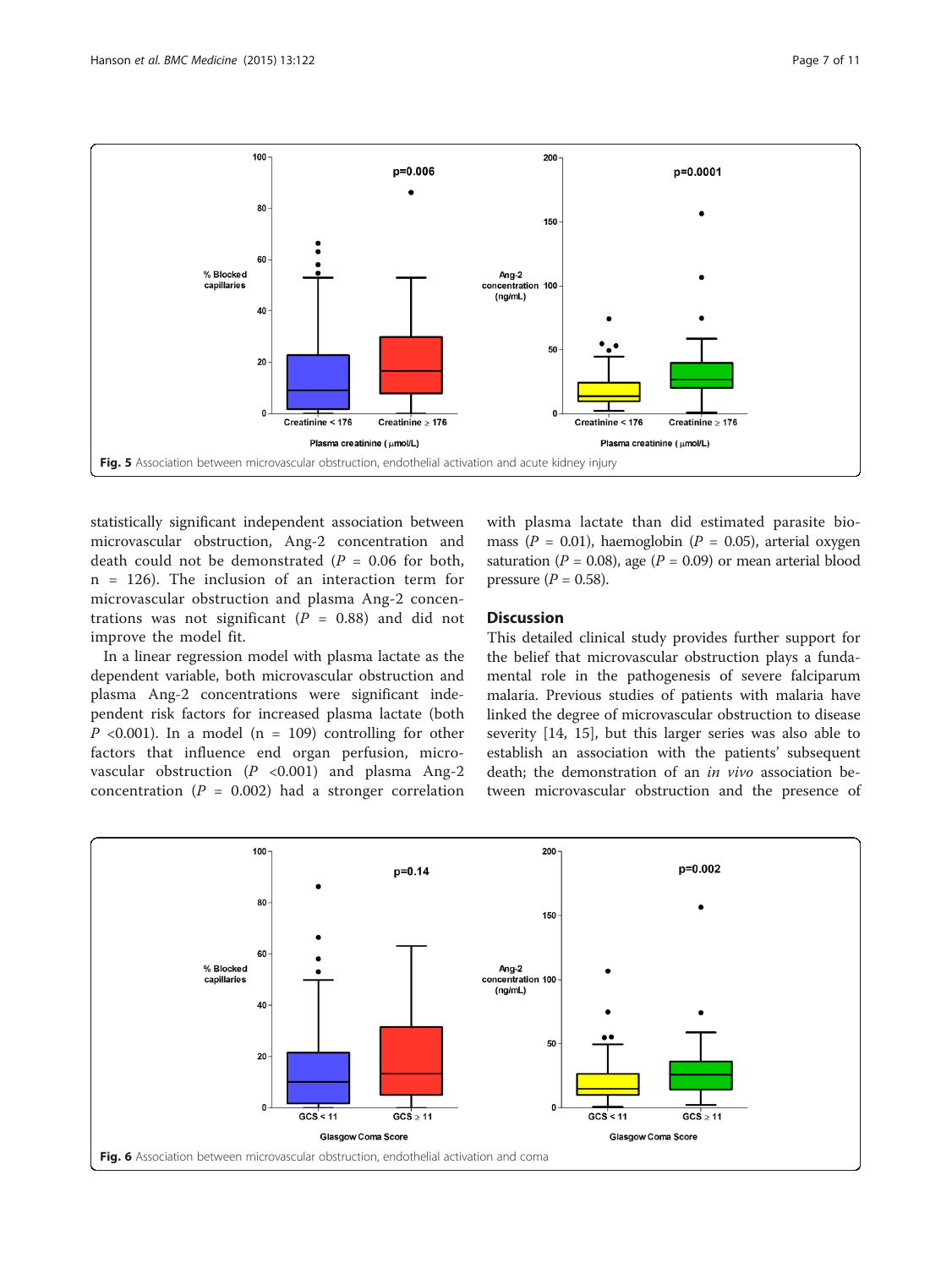multi-organ dysfunction and acute kidney injury is also novel. The correlation between the OPS imaging results and the estimated total parasite burden suggests that the OPS imaging findings are representative of the sequestration that is present throughout the body in falciparum malaria and emphasises the potential utility of OPS imaging, given that it is able to assess a patient's microcirculation during life. Plasma measures of endothelial activation and function were markedly deranged, with Ang-2 concentrations also correlating with the estimated parasite burden and outcome.

Plasma lactate, a measure of tissue hypoperfusion, was the strongest predictor of death in the series. As microvascular obstruction and endothelial activation are thought to lead to organ dysfunction through tissue hypoperfusion [[7](#page-9-0), [23](#page-9-0)], the finding that they were independently associated with plasma lactate is consistent with the hypothesis that they both have a causative role in the disease pathogenesis of the disease. The fact that microvascular obstruction and endothelial activation correlated more strongly with plasma lactate than indices such as blood pressure, oxygen saturation and haemoglobin highlights the pathological significance of the microcirculation in falciparum malaria.

OPS imaging has been used to assess the microcirculation in a variety of conditions [\[24](#page-9-0)–[26\]](#page-9-0). Bacterial sepsis has been studied in the most detail and, as in falciparum malaria, measures of microvascular function are stronger predictors of outcome than a patient's systemic hemodynamic status [[15, 26\]](#page-9-0). However, there are clear differences in the OPS imaging findings between the two conditions. In patents with bacterial sepsis there is reduced capillary density and intermittent or absent perfusion in vessels of all sizes, changes which are reversible with the application of acetylcholine [[26, 27](#page-9-0)]. In contrast, in severe falciparum malaria the striking finding is one of numerous persistently obstructed capillaries, an appearance which exactly replicates the histopathological findings at post-mortem examination [\[2](#page-8-0)–[5\]](#page-9-0). These OPS findings also accord with the biochemical changes seen in the two conditions: in falciparum malaria elevated lactate: pyruvate ratios suggest anaerobic metabolism due to tissue hypoxia from an obstructed microcirculation rather than the accelerated aerobic glycolysis that is seen in sepsis [[28, 29](#page-9-0)].

While the degree of visualized microvascular obstruction in the rectal mucosa correlated with many measures of disease severity, there was no association with coma depth. This presumably reflects the marked heterogeneity that is seen in the distribution of sequestration in different organs of the body [[4\]](#page-9-0), different parts of the brain [\[30](#page-9-0), [31\]](#page-9-0) and even in different vessels from the same area of the brain [\[31](#page-9-0)]. While the clinical presentation of cerebral malaria is correlated with the extent

of cerebral sequestration on autopsy [[4, 32](#page-9-0), [33\]](#page-9-0), the pathogenesis of cerebral malaria is generally believed to be more complex than simply resulting from direct hypoperfusion [[31](#page-9-0)]; other factors including congestion and axonal injury are likely to contribute [[32, 34](#page-9-0)]. The neuroanatomical location of pathological changes is also probably critical: the ascending reticular activating system controls consciousness and the extent to which these neurons are involved will determine coma depth [[35\]](#page-9-0).

Plasma Ang-2 concentrations were associated with disease severity and death as in other series of severe falciparum malaria [[7, 9, 10](#page-9-0)] and studies of other critical illnesses [[36, 37](#page-9-0)]. As with many biomarkers, it has been unclear whether elevations in Ang-2 are the cause or result of disease [\[38\]](#page-9-0). However, clinical studies of patients with bacterial sepsis have shown that elevations in plasma Ang-2 concentrations precede the appearance of end-organ injury and that serum from patients with sepsis disrupts the integrity of monolayers of endothelial cells in vitro via an Ang-2-dependent mechanism, suggesting that Ang-2 may be directly pathogenic [[37](#page-9-0)]. Although Ang-2 has a variety of context-dependent effects on endothelial cells, by enhancing endothelial activation and increasing vascular permeability it is thought to play an important role in the pathogenesis of acute lung injury and multi-organ failure [[36](#page-9-0), [39](#page-9-0)], both of which are complications of falciparum malaria with a high attributable mortality [[20\]](#page-9-0). Plasma Ang-2 concentrations were higher in the patients in this series with multi-organ dysfunction and while there was no clear association with acute lung injury, this was an infrequent finding in the series (six cases, only four of whom had an Ang-2 level available for analysis).

Nitric oxide is essential for the regulation of microvascular blood flow and inhibits the release of Ang-2 and other pro-inflammatory and vasoactive molecules [[40, 41](#page-9-0)], however nitric oxide bioavailability is reduced in patients with falciparum malaria [[6\]](#page-9-0). This is thought to result from hypoargininaemia [[6\]](#page-9-0), decreased nitric oxide synthase expression [[42\]](#page-9-0), quenching of nitric oxide by haemolysis-related cell-free haemoglobin [[43](#page-9-0)] and impaired metabolism and clearance of the endogenous nitric oxide synthase inhibitor ADMA [[44\]](#page-9-0). As endothelial nitric oxide concentrations decline, there is loss of vasodilatory tone which results in tissue hypoperfusion, lactic acidosis and organ dysfunction [[8, 41](#page-9-0)]. Falling nitric oxide concentrations also lead to endothelial activation and the upregulation of endothelial receptors - including pRBC ligands like ICAM-1 - which facilitates pRBC cytoadherence [\[45\]](#page-9-0). This may cause further decreases in local nitric oxide concentrations, as the principal signal for nitric oxide production from the resting endothelium is the shear stress of flowing blood. Microvascular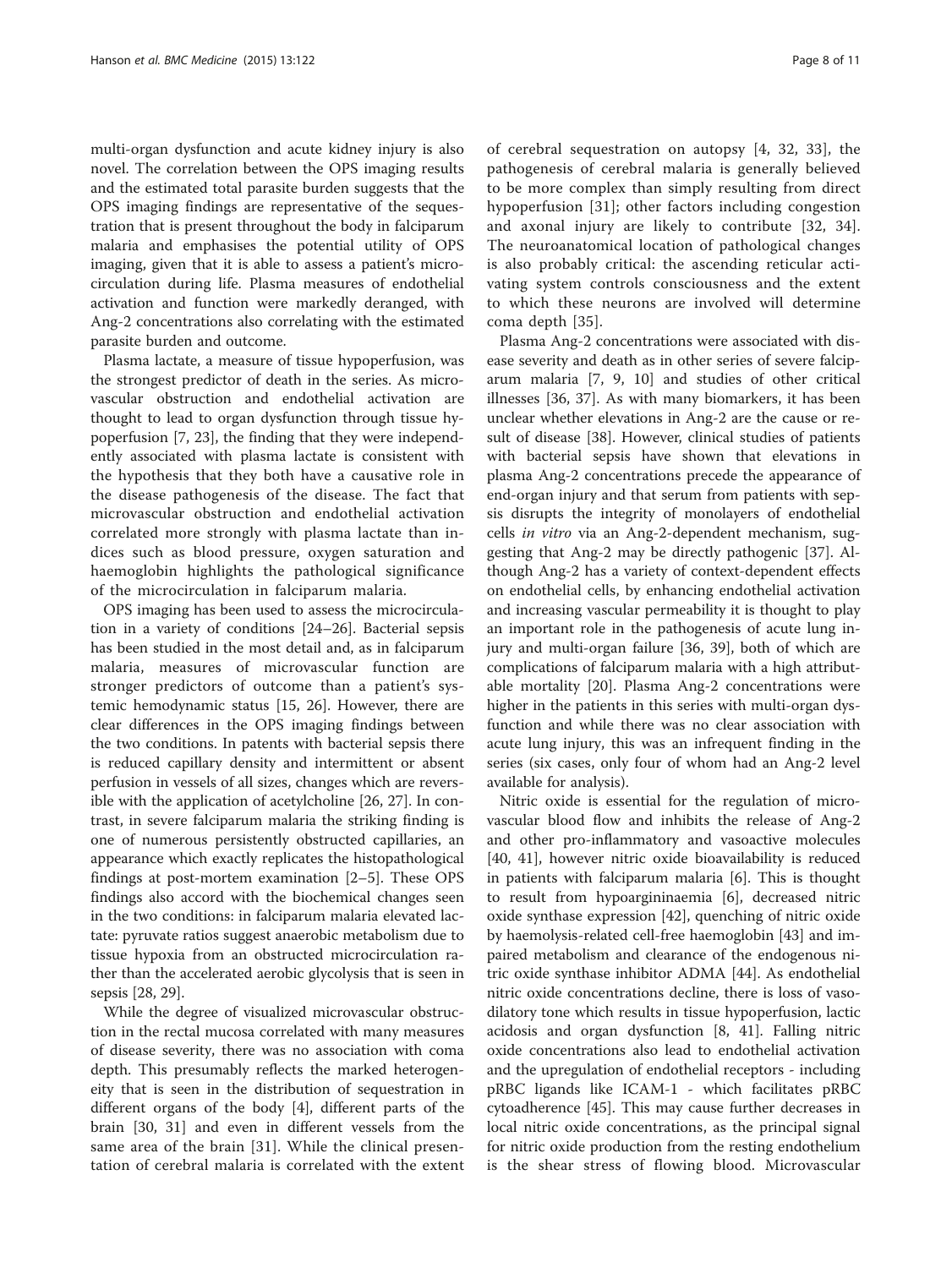<span id="page-8-0"></span>obstruction and loss of vasodilatory tone also lead to tissue hypoxia, another strong stimulus for endothelial activation [[46\]](#page-9-0).

It is clear to see how this might evolve into a vicious cycle, but in this series plasma Ang-2 concentrations did not correlate strongly with the visualized obstruction. This suggests that there is either a temporal dissociation between Ang-2 release and microvascular sequestration, that elevated Ang-2 concentrations are not the result of a simple, direct interaction between pRBCs and the endothelium, or that our statistical analysis is limited by the fact that we are comparing a local phenomenon (directly visualized microvascular appearances) with a systemic one (circulating plasma Ang-2 levels).

This study highlights the importance of microvascular obstruction in the unique presentation of falciparum malaria. Endothelial activation is present in many infectious and non-infectious conditions which lack falciparum malaria's distinctive clinical and pathological findings [[12](#page-9-0), [13\]](#page-9-0). This includes vivax malaria [\[47, 48\]](#page-9-0), a condition in which microvascular obstruction is largely absent [[49](#page-10-0)] and organ failure and death less frequent [\[50\]](#page-10-0). The association between microvascular obstruction and the clinical manifestations of falciparum malaria emphasizes the relative clinical significance of the parasites in the RBCs that are obstructing the microcirculation when compared with circulating parasites which are represented by the peripheral parasitaemia [\[23\]](#page-9-0). For clinicians this means focusing primarily on a patient's signs and symptoms and not being falsely reassured by a 'low' peripheral parasite count. When all patients with *P. falciparum* infection are considered, patients with higher peripheral parasite counts have a greater risk of complicated disease; however, in this series, where only patients with severe disease were enrolled, the median circulating parasite count was actually higher in survivors.

Plasma levels of VEGF were significantly decreased in this series and, as in previous studies, had an inverse correlation with disease severity [[7](#page-9-0)]. This is in marked contrast to findings in murine models and argues against a role for excessive VEGF in pathogenesis of severe malaria. The inverse association between parasite biomass and VEGF is hypothesized to result from the absorption and accumulation of host VEGF within the parasitophorous vacuole by mature *P. falciparum* parasites, sequestered within the microvasculature [\[7](#page-9-0)]. VEGF stimulates the release of nitric oxide and upregulates the expression of nitric oxide synthase, thus the decreased VEGF concentrations provide another mechanism for decreased nitric oxide bioavailability. The significantly lower plasma Ang-2 concentrations in comatose patients replicates a similar finding in a previous Vietnamese study [[9](#page-9-0)] and requires further evaluation.

## Conclusion

In conclusion, microvascular obstruction and systemic endothelial activation are both associated with tissue hypoperfusion, organ dysfunction and death in adults with falciparum malaria. These associations are consistent with the hypothesis that both processes play a significant role in the pathogenesis of the disease. Interventions which target either pathway may have therapeutic potential.

#### Abbreviations

ADMA: Asymmetric dimethylarginine; AKI: Acute kidney injury; Ang-2: Angiopoietin-2; AOR: Adjusted odds ratio; CI: Confidence interval; GCS: Glasgow Coma Scale; IQR: Interquartile range; OPS: Orthogonal polarization spectral; Pf HRP2: Plasmodium falciparum histidine-rich protein 2; pRBC: Parasitized red blood cell; RBC: Red blood cell; RRT: Renal replacement therapy; VEGF: Vascular endothelial growth factor; WHO: World Health Organization.

#### Competing interests

The authors declare that they have no competing interests.

#### Authors' contributions

JH cared for the patients, collected data, performed the OPS analysis, wrote the first draft of the manuscript and assisted with the statistical analysis. SJL performed the statistical analysis. MAH, MUH, AG and MAF supervised the study and the care of the patients in Chittagong. NMA revised the manuscript. PC, RJM and HWFK cared for the patients, collected data and performed OPS analysis. KP (MORU) cared for patients and collected data in Bangladesh. SKM and SM supervised the study and the care of the patients in Rourkela. KP (Menzies) performed the laboratory analysis of the biomarkers of endothelial function. NJW, NPJD and AMD supervised the studies and revised the manuscript. All authors read and approved the final manuscript.

#### Acknowledgements

We thank the directors and staff of the trial hospitals, and the doctors, research nurses and research assistants for their help; in particular, Dr Sophia Lam, Dr Sam Douthwaite and Dr Sophie Cohen, who collected and collated data at the study sites, and Dr Kamolrat Silamut, Dr Kesinee Chotinavich, Dr Charlie Woodrow and Dr Yvette McNeil, who provided valuable laboratory support. Federica Barzi provided helpful statistical advice.

#### Funding

JH (fellowship 1054195) and NMA (fellowship 1042072) are supported by the National Health and Medical Research Council of Australia. NJW, NPJD and AMD are supported by the Wellcome Trust as part of the Wellcome Trust-Mahidol University-Oxford Tropical Medicine Research Programme. Neither funding body played any role in the collection, analysis and interpretation of data, in the writing of the manuscript, or in the decision to submit the review for publication.

#### Author details

<sup>1</sup>Mahidol-Oxford Tropical Medicine Research Unit, Faculty of Tropical Medicine, Mahidol University, Bangkok, Thailand. <sup>2</sup>Global Health Division, Menzies School of Health Research, Darwin, Australia. <sup>3</sup>Centre for Tropical Medicine, Nuffield Department of Clinical Medicine, University of Oxford, Oxford, UK. <sup>4</sup>Department of Medicine, Chittagong Medical College Hospital, Chittagong, Bangladesh. <sup>5</sup>Department of Medicine, Ispat Hospital, Rourkela Orissa, India. <sup>6</sup>Centre for Specialized Care and Research, Chittagong, Bangladesh. <sup>7</sup> Dev Care Foundation, Dhaka, Bangladesh.

#### Received: 9 March 2015 Accepted: 12 May 2015 Published online: 27 May 2015

#### References

- 1. Marchiafava E, Bignami A. On summer-autumnal fevers. London: New Sydenham Society; 1894.
- 2. Dudgeon LS, Clarke C. A contribution to the microscopical histology of malaria. Lancet. 1917;190:153–6.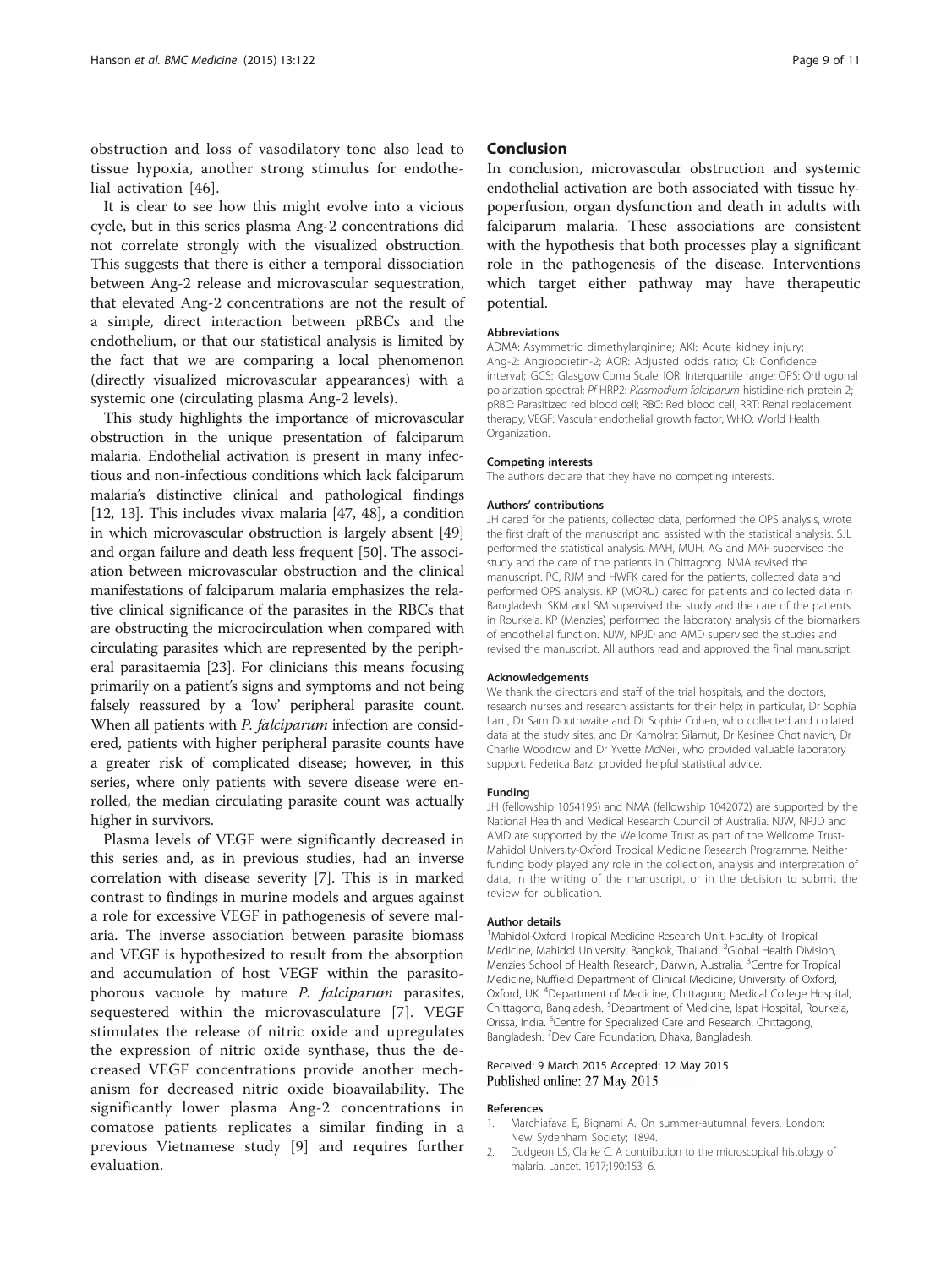- <span id="page-9-0"></span>3. Spitz S. The pathology of acute falciparum malaria. Mil Surg. 1946;99:555–72.
- 4. MacPherson GG, Warrell MJ, White NJ, Looareesuwan S, Warrell DA. Human cerebral malaria. A quantitative ultrastructural analysis of parasitized erythrocyte sequestration. Am J Pathol. 1985;119:385–401.
- 5. Turner GD, Morrison H, Jones M, Davis TM, Looareesuwan S, Buley ID, et al. An immunohistochemical study of the pathology of fatal malaria. Evidence for widespread endothelial activation and a potential role for intercellular adhesion molecule-1 in cerebral sequestration. Am J Pathol. 1994;145:1057–69.
- Yeo TW, Lampah DA, Gitawati R, Tjitra E, Kenangalem E, McNeil YR, et al. Impaired nitric oxide bioavailability and L-arginine reversible endothelial dysfunction in adults with falciparum malaria. J Exp Med. 2007;204:2693–704.
- Yeo TW, Lampah DA, Gitawati R, Tjitra E, Kenangalem E, Piera K, et al. Angiopoietin-2 is associated with decreased endothelial nitric oxide and poor clinical outcome in severe falciparum malaria. Proc Natl Acad Sci U S A. 2008;105:17097–102.
- 8. Yeo TW, Lampah DA, Kenangalem E, Tjitra E, Price RN, Anstey NM. Impaired skeletal muscle microvascular function and increased skeletal muscle oxygen consumption in severe falciparum malaria. J Infect Dis. 2013;207:528–36.
- 9. Prapansilp P, Medana I, Mai NT, Day NP, Phu NH, Yeo TW, et al. A clinicopathological correlation of the expression of the angiopoietin-Tie-2 receptor pathway in the brain of adults with Plasmodium falciparum malaria. Malar J. 2013;12:50.
- 10. Conroy AL, Glover SJ, Hawkes M, Erdman LK, Seydel KB, Taylor TE, et al. Angiopoietin-2 levels are associated with retinopathy and predict mortality in Malawian children with cerebral malaria: a retrospective case-control study. Crit Care Med. 2012;40:952–9.
- 11. Turner GD, Ly VC, Nguyen TH, Tran TH, Nguyen HP, Bethell D, et al. Systemic endothelial activation occurs in both mild and severe malaria. Correlating dermal microvascular endothelial cell phenotype and soluble cell adhesion molecules with disease severity. Am J Pathol. 1998;152:1477–87.
- 12. Lee WL, Liles WC. Endothelial activation, dysfunction and permeability during severe infections. Curr Opin Hematol. 2011;18:191–6.
- 13. Deanfield JE, Halcox JP, Rabelink TJ. Endothelial function and dysfunction: testing and clinical relevance. Circulation. 2007;115:1285–95.
- 14. Dondorp AM, Ince C, Charunwatthana P, Hanson J, van Kuijen A, Faiz MA, et al. Direct in vivo assessment of microcirculatory dysfunction in severe falciparum malaria. J Infect Dis. 2008;197:79–84.
- 15. Hanson J, Lam SW, Mahanta KC, Pattnaik R, Alam S, Mohanty S, et al. Relative contributions of macrovascular and microvascular dysfunction to disease severity in falciparum malaria. J Infect Dis. 2012;206:571–9.
- Maude RJ, Silamut K, Plewes K, Charunwatthana P, Ho M, Abul Faiz M, et al. Randomized controlled trial of levamisole hydrochloride as adjunctive therapy in severe falciparum malaria with high parasitemia. J Infect Dis. 2014;209:120–9.
- 17. Maude RJ, Hoque G, Hasan MU, Sayeed A, Akter S, Samad R, et al. Timing of enteral feeding in cerebral malaria in resource-poor settings: a randomized trial. PLoS One. 2011;6:e27273.
- 18. World Health Organization. WHO guidelines for the treatment of malaria 2010. Geneva: World Health Organization; 2010.
- 19. World Health Organization. WHO guidelines for the treatment of malaria. Geneva: World Health Organization; 2006.
- 20. Severe falciparum malaria. World Health Organization, Communicable Diseases Cluster. Trans R Soc Trop Med Hyg. 2000;94 Suppl 1:S1–90.
- 21. Dondorp AM, Desakorn V, Pongtavornpinyo W, Sahassananda D, Silamut K, Chotivanich K, et al. Estimation of the total parasite biomass in acute falciparum malaria from plasma PfHRP2. PLoS Med. 2005;2:e204.
- 22. Jones CE, Darcy CJ, Woodberry T, Anstey NM, McNeil YR. HPLC analysis of asymmetric dimethylarginine, symmetric dimethylarginine, homoarginine and arginine in small plasma volumes using a Gemini-NX column at high pH. J Chromatogr B Analyt Technol Biomed Life Sci. 2010;878:8–12.
- 23. White NJ, Turner GD, Day NP, Dondorp AM. Lethal malaria: Marchiafava and Bignami were right. J Infect Dis. 2013;208:192–8.
- 24. Verdant C, De Backer D. How monitoring of the microcirculation may help us at the bedside. Curr Opin Crit Care. 2005;11:240–4.
- 25. De Backer D, Creteur J, Dubois MJ, Sakr Y, Vincent JL. Microvascular alterations in patients with acute severe heart failure and cardiogenic shock. Am Heart J. 2004;147:91–9.
- 26. De Backer D, Donadello K, Sakr Y, Ospina-Tascon G, Salgado D, Scolletta S, et al. Microcirculatory alterations in patients with severe sepsis: impact of time of assessment and relationship with outcome. Crit Care Med. 2013;41:791–9.
- 27. De Backer D, Creteur J, Preiser JC, Dubois MJ, Vincent JL. Microvascular blood flow is altered in patients with sepsis. Am J Respir Crit Care Med. 2002;166:98–104.
- 28. Day NP, Phu NH, Mai NT, Chau TT, Loc PP, Chuong LV, et al. The pathophysiologic and prognostic significance of acidosis in severe adult malaria. Crit Care Med. 2000;28:1833–40.
- 29. James JH, Luchette FA, McCarter FD, Fischer JE. Lactate is an unreliable indicator of tissue hypoxia in injury or sepsis. Lancet. 1999;354:505–8.
- 30. Sein KK, Maeno Y, Thuc HV, Anh TK, Aikawa M. Differential sequestration of parasitized erythrocytes in the cerebrum and cerebellum in human cerebral malaria. Am J Trop Med Hyg. 1993;48:504–11.
- 31. Pongponratn E, Turner GD, Day NP, Phu NH, Simpson JA, Stepniewska K, et al. An ultrastructural study of the brain in fatal Plasmodium falciparum malaria. Am J Trop Med Hyg. 2003;69:345–59.
- 32. Ponsford MJ, Medana IM, Prapansilp P, Hien TT, Lee SJ, Dondorp AM, et al. Sequestration and microvascular congestion are associated with coma in human cerebral malaria. J Infect Dis. 2012;205:663–71.
- 33. Silamut K, Phu NH, Whitty C, Turner GD, Louwrier K, Mai NT, et al. A quantitative analysis of the microvascular sequestration of malaria parasites in the human brain. Am J Pathol. 1999;155:395–410.
- 34. Medana IM, Day NP, Hien TT, Mai NT, Bethell D, Phu NH, et al. Axonal injury in cerebral malaria. Am J Pathol. 2002;160:655–66.
- 35. Young GB. Coma. Ann N Y Acad Sci. 2009;1157:32–47.
- 36. van Meurs M, Kumpers P, Ligtenberg JJ, Meertens JH, Molema G, Zijlstra JG. Bench-to-bedside review: Angiopoietin signalling in critical illness - a future target? Crit Care. 2009;13:207.
- 37. David S, Mukherjee A, Ghosh CC, Yano M, Khankin EV, Wenger JB, et al. Angiopoietin-2 may contribute to multiple organ dysfunction and death in sepsis. Crit Care Med. 2012;40:3034–41.
- 38. Lee WL, Slutsky AS. Sepsis and endothelial permeability. N Engl J Med. 2010;363:689–91.
- 39. Agrawal A, Matthay MA, Kangelaris KN, Stein J, Chu JC, Imp BM, et al. Plasma angiopoietin-2 predicts the onset of acute lung injury in critically ill patients. Am J Respir Crit Care Med. 2013;187:736–42.
- 40. Lowenstein CJ, Morrell CN, Yamakuchi M. Regulation of Weibel-Palade body exocytosis. Trends Cardiovasc Med. 2005;15:302–8.
- 41. Moncada S, Higgs A. The L-arginine-nitric oxide pathway. N Engl J Med. 1993;329:2002–12.
- 42. Anstey NM, Weinberg JB, Hassanali MY, Mwaikambo ED, Manyenga D, Misukonis MA, et al. Nitric oxide in Tanzanian children with malaria: inverse relationship between malaria severity and nitric oxide production/nitric oxide synthase type 2 expression. J Exp Med. 1996;184:557–67.
- 43. Yeo TW, Lampah DA, Tjitra E, Gitawati R, Kenangalem E, Piera K, et al. Relationship of cell-free hemoglobin to impaired endothelial nitric oxide bioavailability and perfusion in severe falciparum malaria. J Infect Dis. 2009;200:1522–9.
- 44. Yeo TW, Lampah DA, Tjitra E, Gitawati R, Darcy CJ, Jones C, et al. Increased asymmetric dimethylarginine in severe falciparum malaria: association with impaired nitric oxide bioavailability and fatal outcome. PLoS Pathog. 2010;6:e1000868.
- 45. Kim H, Higgins S, Liles WC, Kain KC. Endothelial activation and dysregulation in malaria: a potential target for novel therapeutics. Curr Opin Hematol. 2011;18:177–85.
- 46. Pober JS, Sessa WC. Evolving functions of endothelial cells in inflammation. Nat Rev Immunol. 2007;7:803–15.
- 47. Yeo TW, Lampah DA, Tjitra E, Piera K, Gitawati R, Kenangalem E, et al. Greater endothelial activation, Weibel-Palade body release and host inflammatory response to Plasmodium vivax, compared with Plasmodium falciparum: a prospective study in Papua, Indonesia. J Infect Dis. 2010;202:109–12.
- 48. Barber BE, William T, Grigg MJ, Parameswaran U, Piera KA, Price RN, et al. Parasite biomass-related inflammation, endothelial activation, microvascular